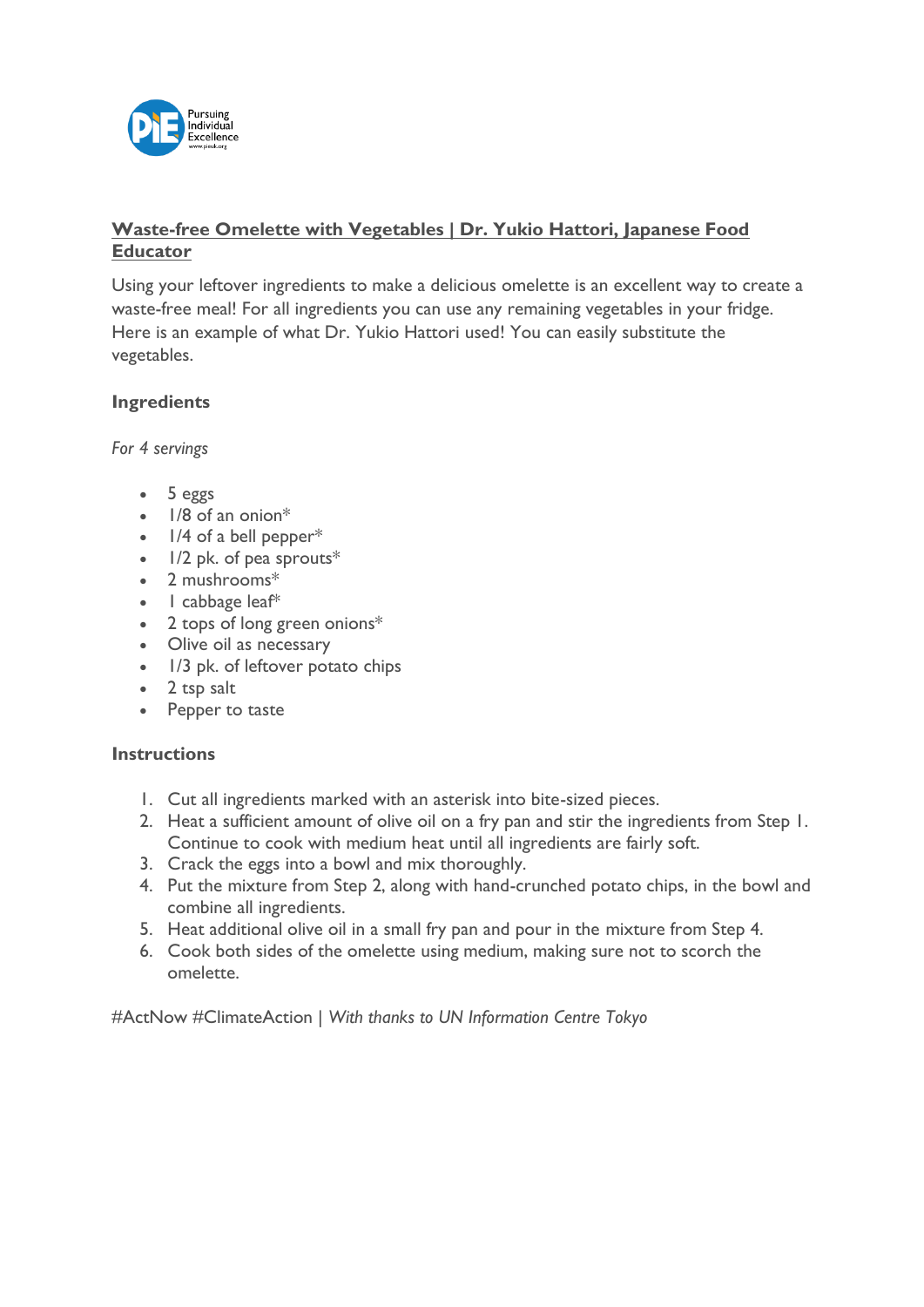

## **Rosemary Mashed Root Vegetables**

One way of making sustainable choices is by eating vegan meals. Here's a vegan recipe for Rosemary Mash, however if you don't have dairy-free milk you can substitute cow's milk, making it vegetarian instead!

Mix up your regular mash with this sweet and savoury blend. The end result is creamy and flavourful, but you can optionally add a pat of buttery spread or coconut oil for extra indulgence.

Author: The Taylor Household Serves: 4 servings

#### **Prep time** 15 mins

**Cook time** 15 mins **Total time** 30 mins





- 1 sweet potato, peeled and chopped
- 2 white potatoes, unpeeled and chopped
- 8 baby carrots or 1 medium carrot, peeled and chopped
- $\frac{1}{3}$  cup unsweetened dairy-free milk beverage (they used [almond](about:blank) milk)
- **•** 1 teaspoon fresh rosemary, chopped finely
- I teaspoon dried chives
- $\frac{3}{4}$  to 1 teaspoon salt, to taste
- $\frac{1}{2}$  teaspoon black pepper

## **Instructions**

- 1. Place the sweet potatoes, white potatoes, and carrots in a pot, and cover with water.
- 2. Place the pot over medium-high heat, and bring the water to a boil. Reduce the heat to medium-low, and let bubble until the vegetables are fork tender. This usually takes 15 to 20 minutes.
- 3. Remove the pot from the heat and drain the vegetables.
- 4. Place the vegetables into a medium bowl, and add the milk beverage, rosemary, chives, salt (to taste), and pepper. Mash the ingredients together with a potato masher or lightly blend with a hand mixer to combine.

Recipe from godairyfree.org